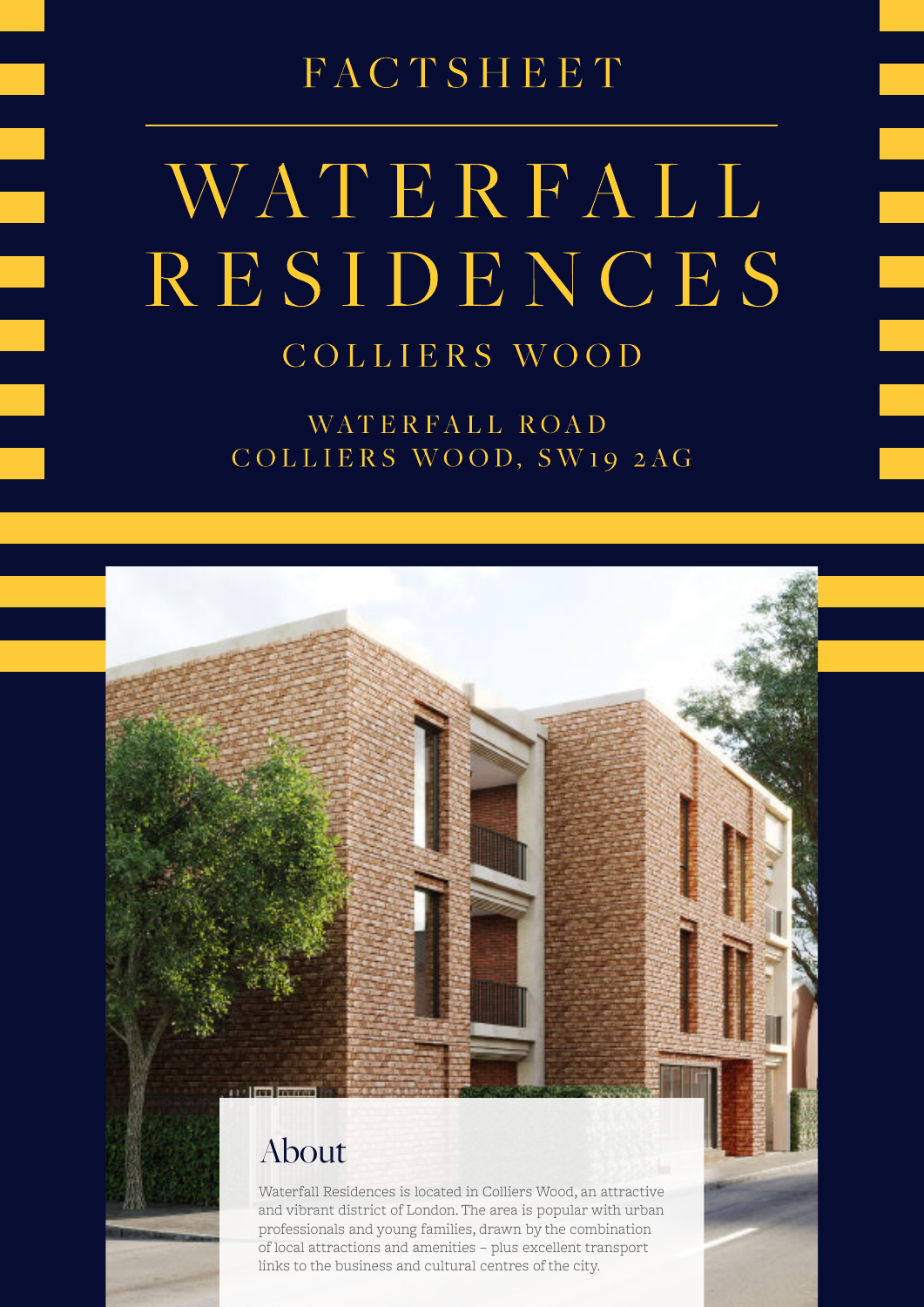

# Project Highlights

- 1, 2 and 3 bedroom apartments
- Patio to selected units
- 7 minute walk from Colliers Wood Station, with frequent trains to London Bridge and Charing Cross
- The area provides many good schools, with several rated Outstanding by Ofsted – including Singlegate Primary School (ages 5–11) and Graveney Secondary School (ages 11–18)
- Enjoy restaurants, bars, shops and gyms within walking distance
- Explore Wimbledon at the weekends just a 7 minute drive away

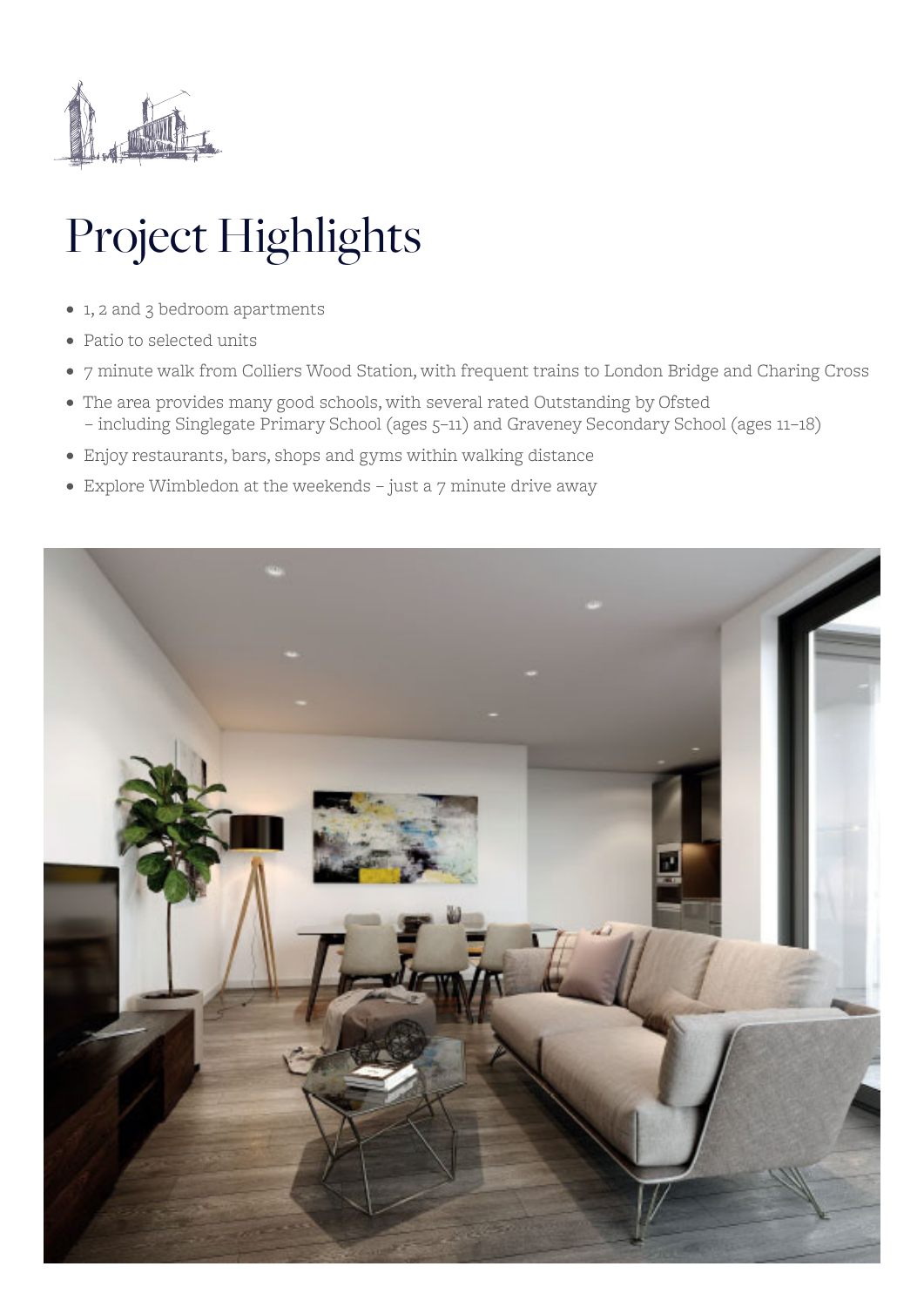

## Apartment Mix

- 2 x 1 bedroom apartments
- 6 x 2 bedroom apartments
- 2 x 3 bedroom apartments

## Pricing Starting From £493,000

## Building Insurance

10 Years LABC or equivalent

## Estimated Service Charge

Estimated £1,200 per unit per annum

## Local Authority

London Borough of Merton

Car Parking Permits available on request from local council

## Estimated completion Q4 2021

Tenure 999 years + share of freehold

Ground rent Peppercorn

## Pets

Can keep domestic pets subject to not causing a nuisance. Will require management company approval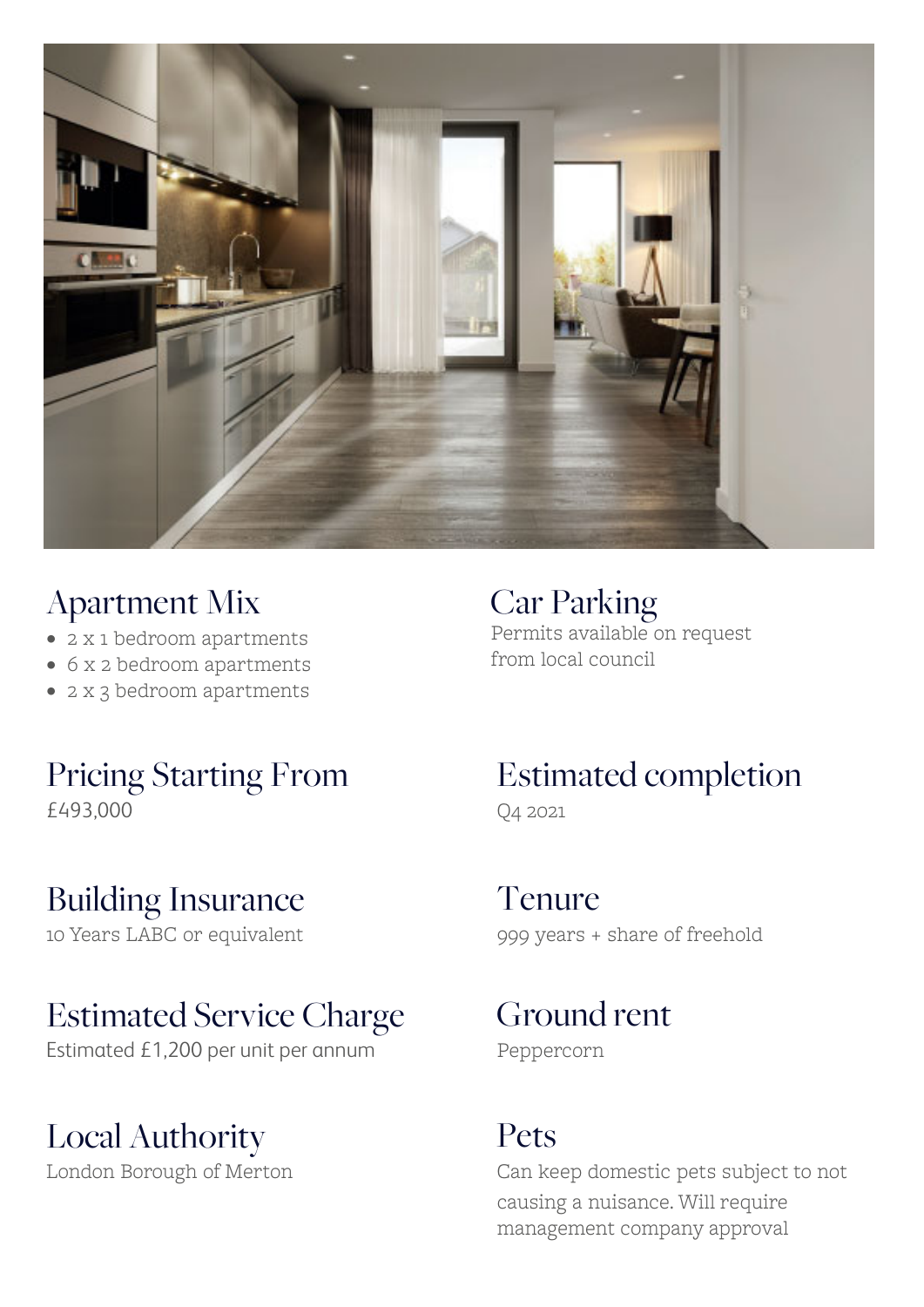## Specification List *&* Images



- Magnet kitchen design incorporating Luna Cashmere wall and base units •
- Dark grey oak floor - kitchen/lounge/diner/hall way/bedrooms •
- Balsalt- Bathroom Floor •
- Montcau Stone- Bathroom Wall •
- Smoked oak entrance door •
- Smooth bodes basin mixer in Chrome •
- Stainless steel door handle •

**Disclaimer:**

The information in this document is indicative and is intended to act as a guide only as to the finished product. Photos, computer-generated images (CGIs), drawings and perspectives contained in this brochure may not<br>relat depicting the final as built development or apartment.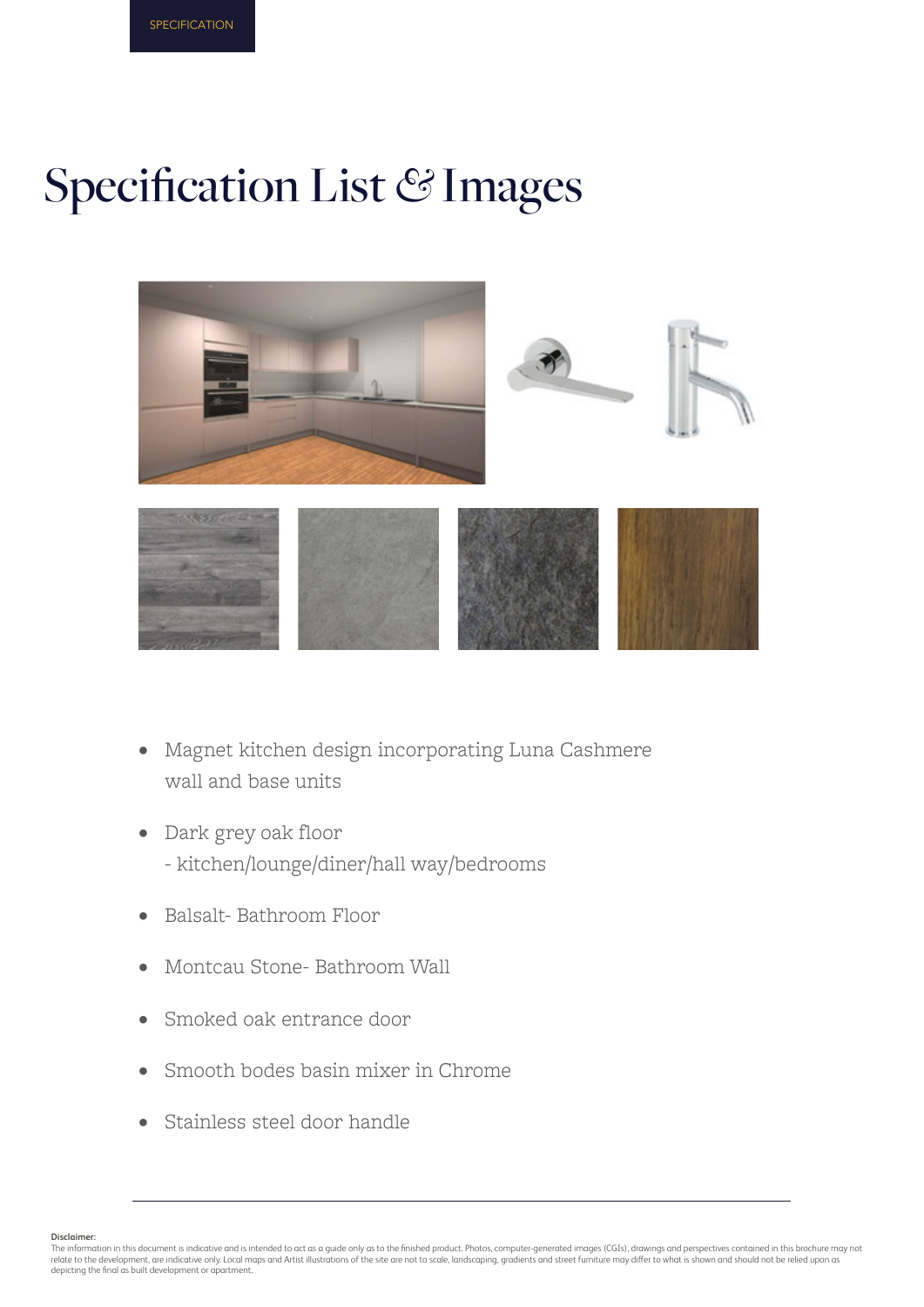## Specification List *&* Images

- Bathtub •
- Wall hung unit in gloss white •
- Back to wall WC pan in white •
- Top wash basin in white •
- Flush plate polished Chrome •
- Trim part for thermostatic shower mixer for bath set •
- Toilet holder in Chrome •
- Hand shower kit for bath set •



#### **Disclaimer:**

The information in this document is indicative and is intended to act as a guide only as to the finished product. Photos, computer-generated images (CGIs), drawings and perspectives contained in this brochure may not<br>relat depicting the final as built development or apartment.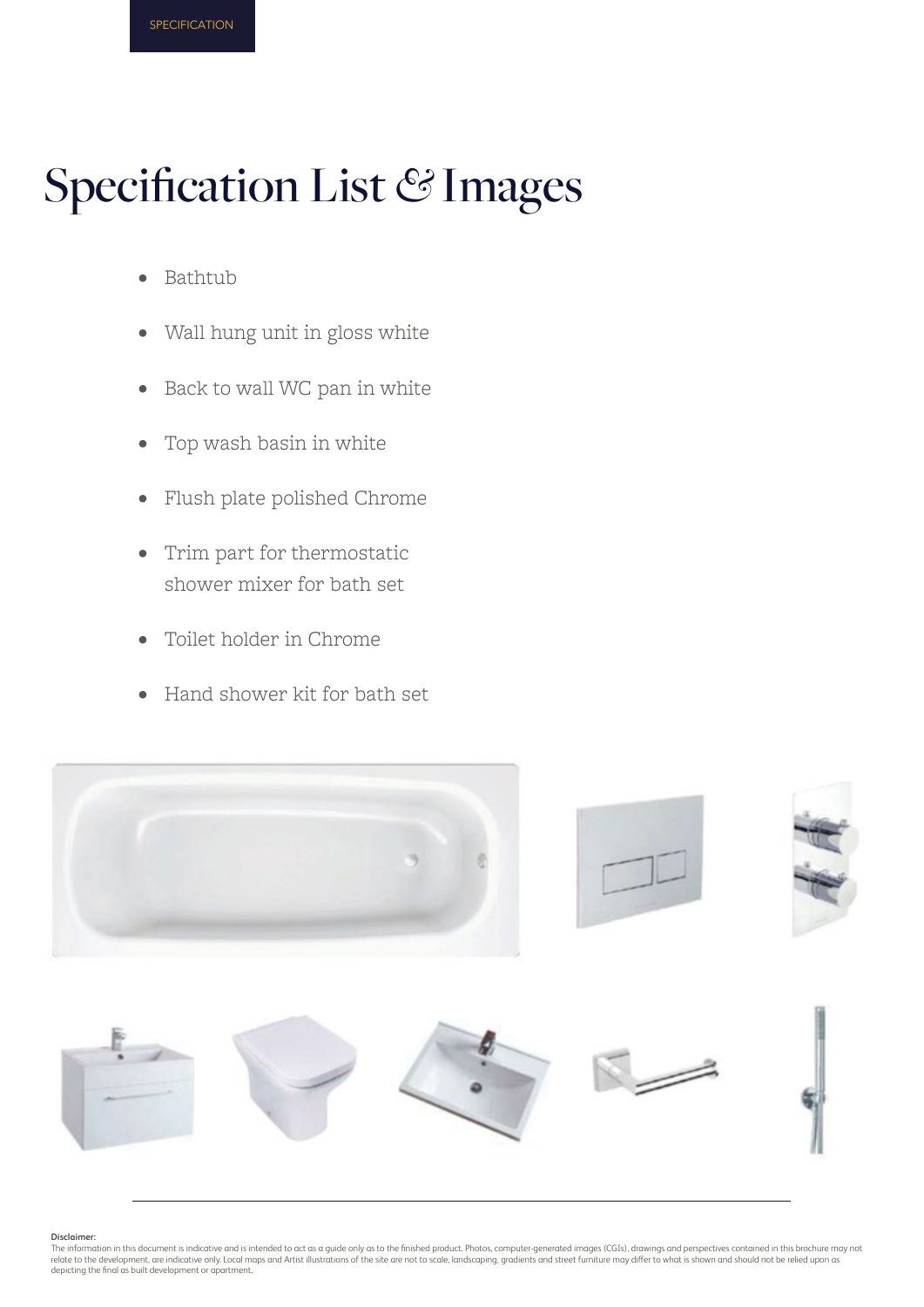### LOCAL AREA



| <b>DESCRIPTION</b>     | <b>ICON</b>   |
|------------------------|---------------|
| <b>Restaurants</b>     | $\rightarrow$ |
| Pubs/Bars              |               |
| <b>Schools</b>         | о             |
| Parks/Nature           |               |
| Shopping/Retail        |               |
| Coffee Shops and Cafés | m             |

| <b>DESCRIPTION</b>         | <b>ICON</b> |
|----------------------------|-------------|
| <b>Supermarkets</b>        |             |
| <b>Health</b>              | ÷           |
| London Underground Station |             |
| Overground Train Station   | ∙≠          |
| <b>Waterfall Road</b>      |             |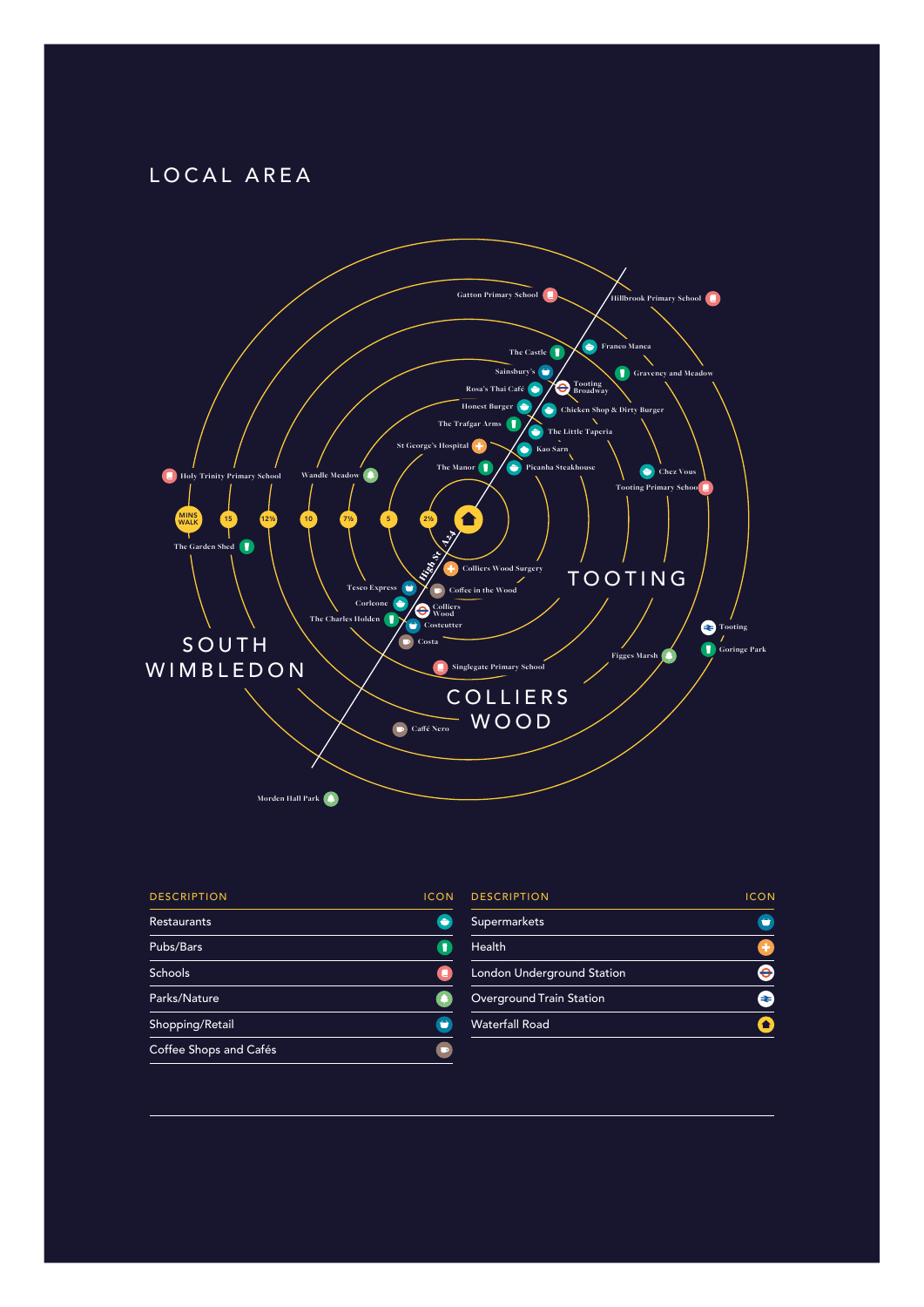### TRAVEL TIMES



| <b>BY FOOT</b>                              | <b>MINUTES</b> |
|---------------------------------------------|----------------|
| <b>Colliers Wood Underground Station</b>    | 7              |
| <b>Tooting Broadway Underground Station</b> | 10             |
| <b>Tooting Overground Station</b>           | 14             |
| <b>BY ROAD</b>                              | <b>MINUTES</b> |
| Wimbledon Station (Underground/Overground)  | 7              |
| Wimbledon All England Lawn Tennis Club      | 7              |
|                                             |                |

| <b>BY TUBE/TRAIN</b>    | <b>MINUTES</b> |
|-------------------------|----------------|
| Clapham Common          | 10             |
| Victoria                | 20             |
| London Bridge           | 23             |
| <b>Oxford Circus</b>    | 25             |
| <b>Bank</b>             | 25             |
| King's Cross St Pancras | 30             |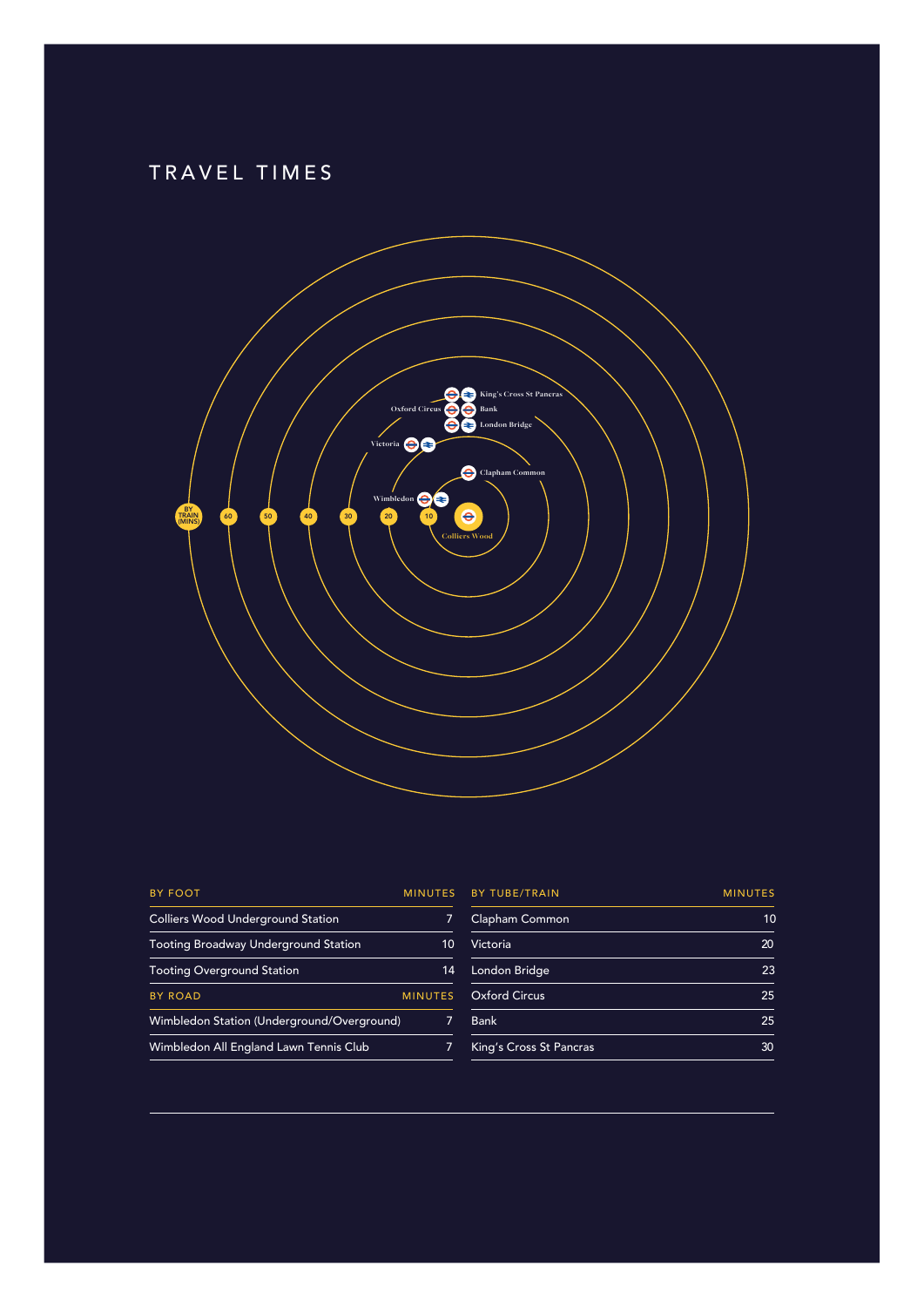



| <b>ROOM</b>           | <b>METRES</b>    | FEET               |
|-----------------------|------------------|--------------------|
| Living area / Kitchen | $5.5 \times 6.5$ | $18.0 \times 21.3$ |
| Ma ster bedroom       | $4.5 \times 3.0$ | $14.7 \times 9.8$  |
| Bedroom two           | $3.3 \times 3.3$ | $10.8 \times 10.8$ |
| Bedroom three         | $2.5 \times 3.0$ | $8.2 \times 9.8$   |
| Bathroom              | $2.4 \times 2.0$ | $7.8 \times 6.5$   |
| TOTAL AREA            | 87 sq m          | 936 sq ft          |
|                       |                  |                    |

### GROUND FLOOR



#### **Disclaimer:**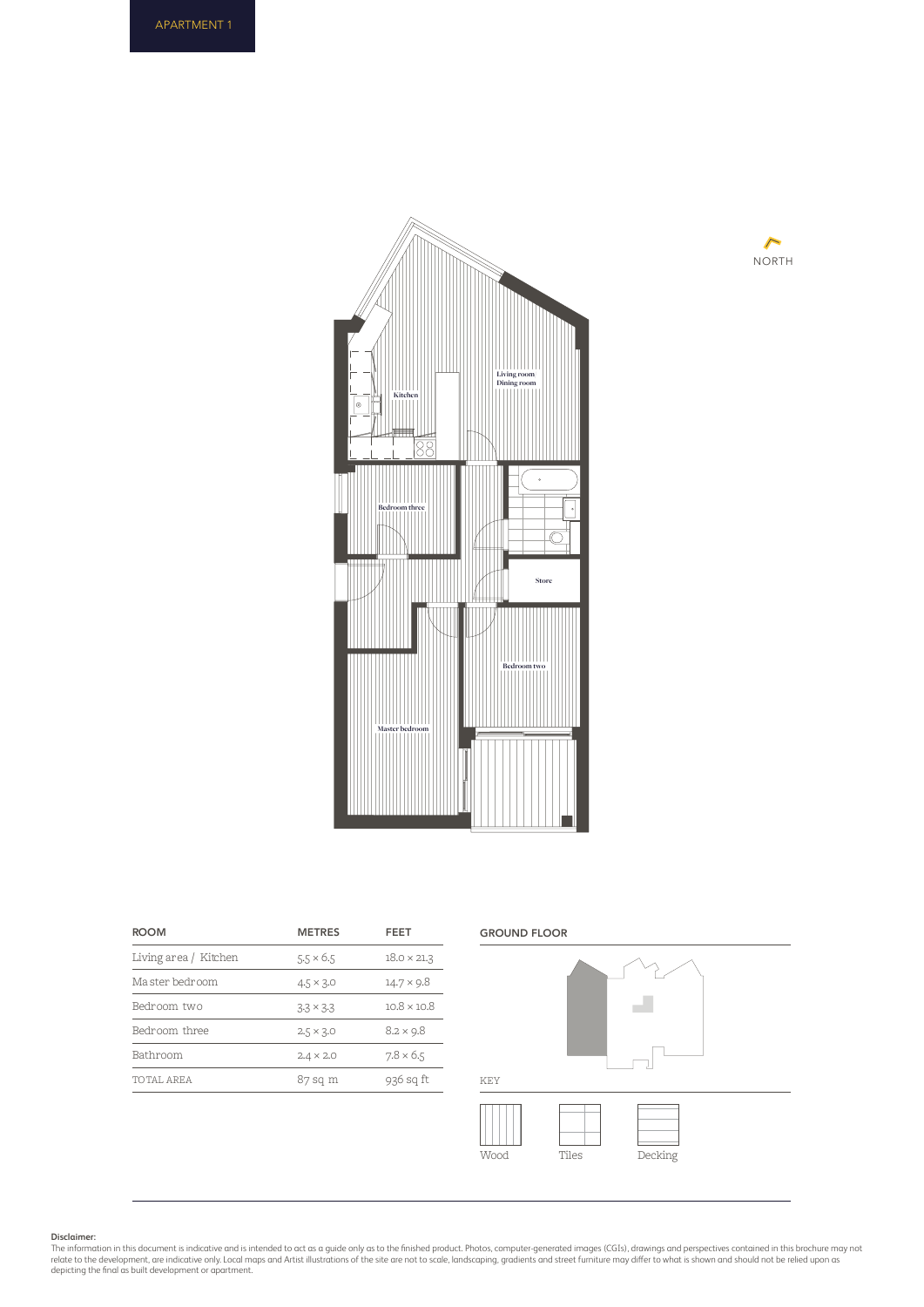



| <b>ROOM</b>           | <b>METRES</b>    | FEET               |
|-----------------------|------------------|--------------------|
| Living area / Kitchen | $5.5 \times 6.5$ | $18.0 \times 21.3$ |
| Ma ster bedroom       | $3.0 \times 3.5$ | $9.8 \times 11.4$  |
| Bedroom two           | $3.0 \times 3.5$ | $9.8 \times 11.4$  |
| Bedroom three         | $2.4 \times 3.5$ | $7.8 \times 11.4$  |
| Ba throom             | $2.4 \times 1.7$ | $7.8 \times 5.5$   |
| TOTAL AREA            | 88 sq m          | 947 sq ft          |

#### GROUND FLOOR

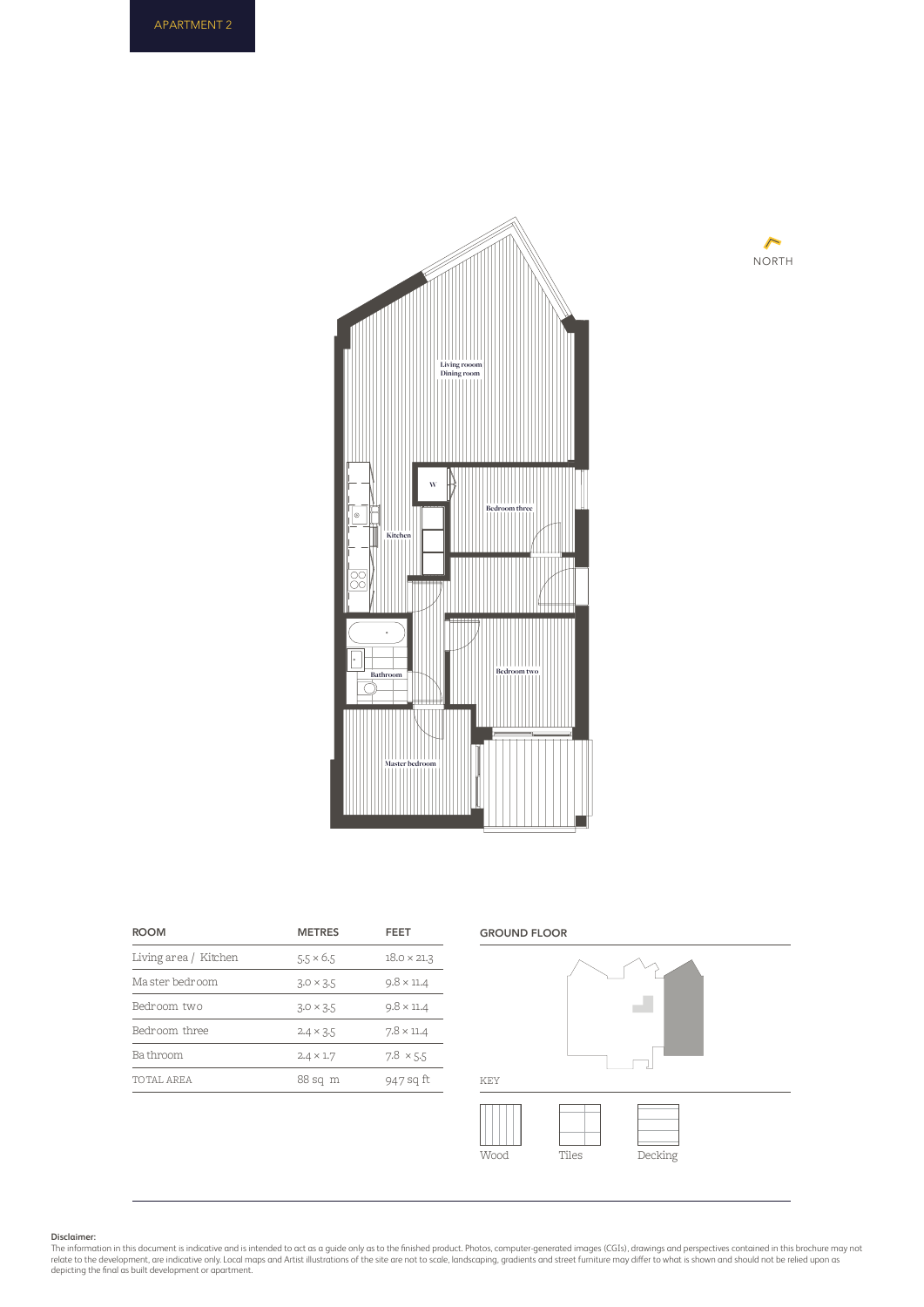



| <b>ROOM</b>           | <b>METRES</b>    | FEET               |
|-----------------------|------------------|--------------------|
| Living area / Kitchen | $7.2 \times 6.5$ | $23.6 \times 21.3$ |
| Ma ster bedroom       | $4.0 \times 3.0$ | $13.1 \times 9.8$  |
| En suite ba throom    | $2.4 \times 1.7$ | $7.8 \times 5.5$   |
| Bedroom two           | $5.5 \times 3.3$ | $18.0 \times 10.8$ |
| Ba throom             | $2.4 \times 1.7$ | $7.8 \times 5.5$   |
| TOTAL AREA            | 82 sq m          | 882 sq ft          |



#### **Disclaimer:**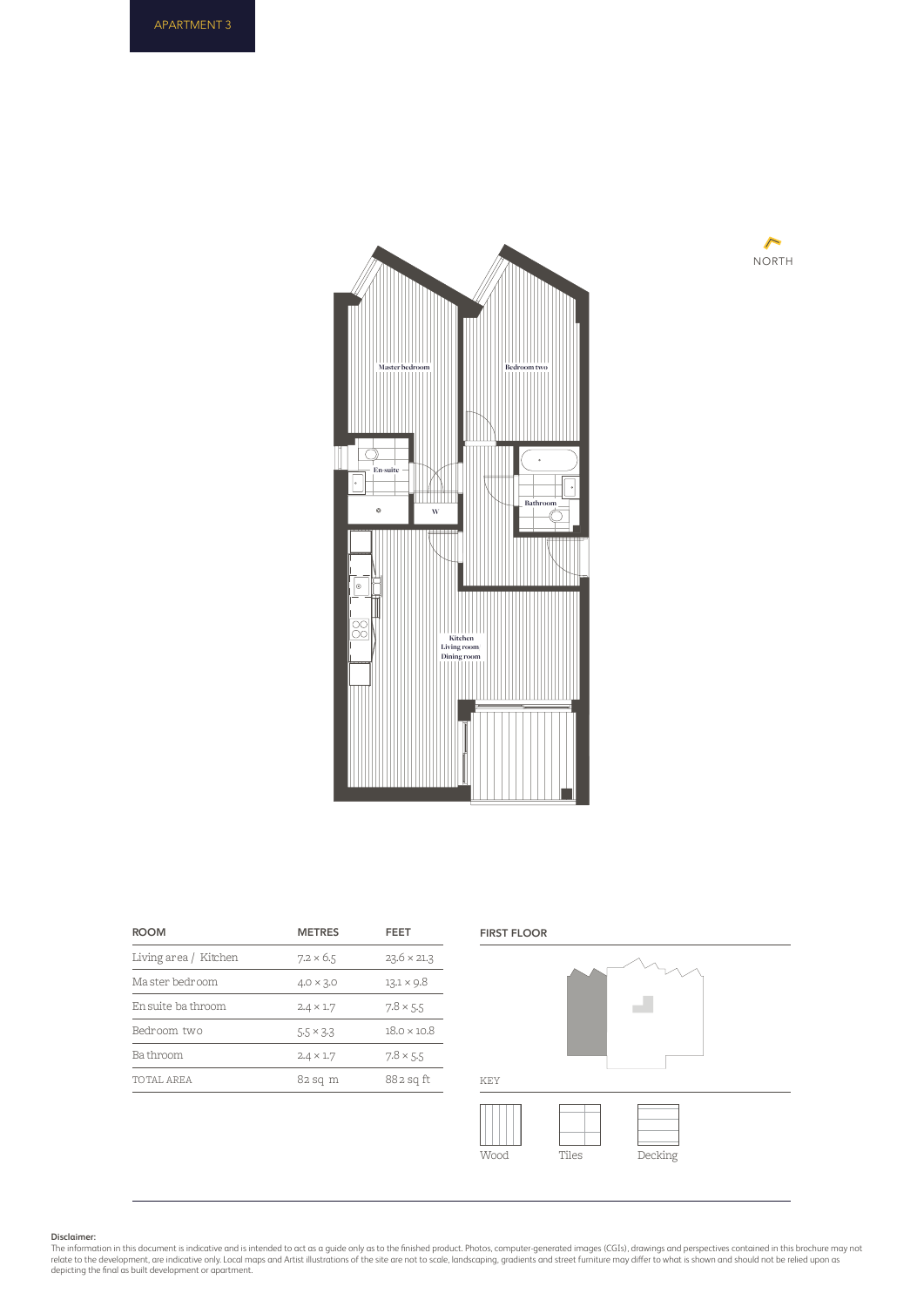



| <b>ROOM</b>           | <b>METRES</b>    | FEET               |
|-----------------------|------------------|--------------------|
| Living area / Kitchen | $5.0 \times 7.0$ | $16.4 \times 22.9$ |
| Ma ster bedroom       | $4.5 \times 2.7$ | $14.7 \times 8.8$  |
| Ba throom             | $2.4 \times 1.7$ | $7.8 \times 5.5$   |
| TOTAL AREA            | $58$ sq $m$      | $624$ sq ft        |
|                       |                  |                    |

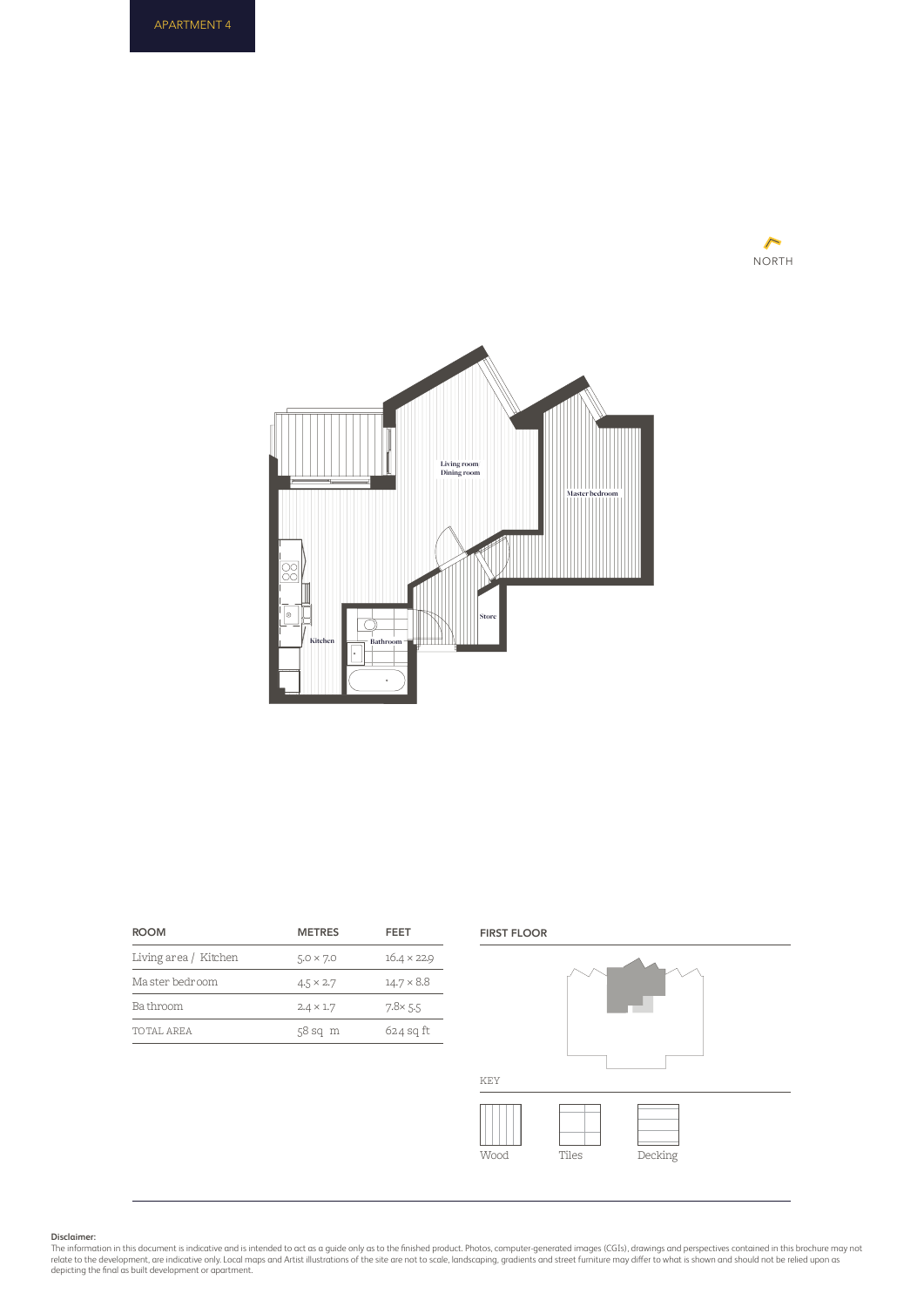



| <b>ROOM</b>           | <b>METRES</b>    | FEET               |
|-----------------------|------------------|--------------------|
| Living area / Kitchen | $7.8 \times 4.4$ | $25.5 \times 14.4$ |
| Ma ster bedroom       | $5.3 \times 2.7$ | $17.3 \times 8.8$  |
| En suite ba throoom   | $2.4 \times 1.7$ | $7.8 \times 5.5$   |
| Bedroom two           | $4.3 \times 2.8$ | $14.1 \times 91$   |
| Ba throom             | $2.4 \times 1.7$ | $7.8 \times 5.5$   |
| TOTAL AREA            | 74 sq m          | 796 sq ft          |
|                       |                  |                    |



#### **Disclaimer:**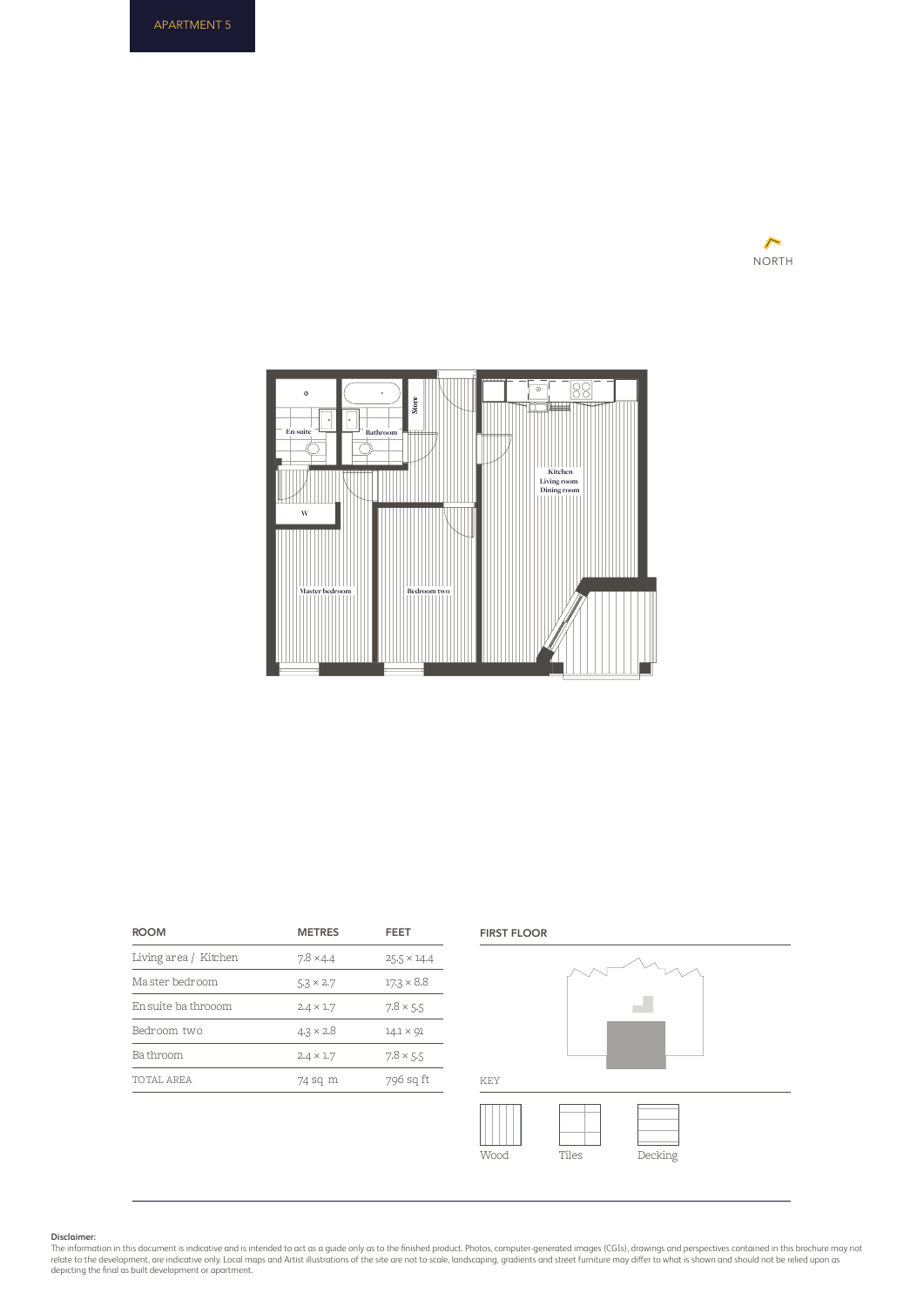



| <b>ROOM</b>           | <b>METRES</b>    | FFFT               |
|-----------------------|------------------|--------------------|
| Living area / Kitchen | $5.5 \times 6.3$ | $18.0 \times 20.6$ |
| Ma ster bedroom       | $4.5 \times 3.0$ | $14.7 \times 9.8$  |
| En suite ba throoom   | $2.4 \times 1.7$ | $7.8 \times 5.5$   |
| Bedroom two           | $4.5 \times 3.0$ | $14.7 \times 9.8$  |
| Ba throom             | $2.4 \times 1.7$ | $7.8 \times 5.5$   |
| TOTAL AREA            | 81 sq m          | 871 sq ft          |
|                       |                  |                    |



#### **Disclaimer:**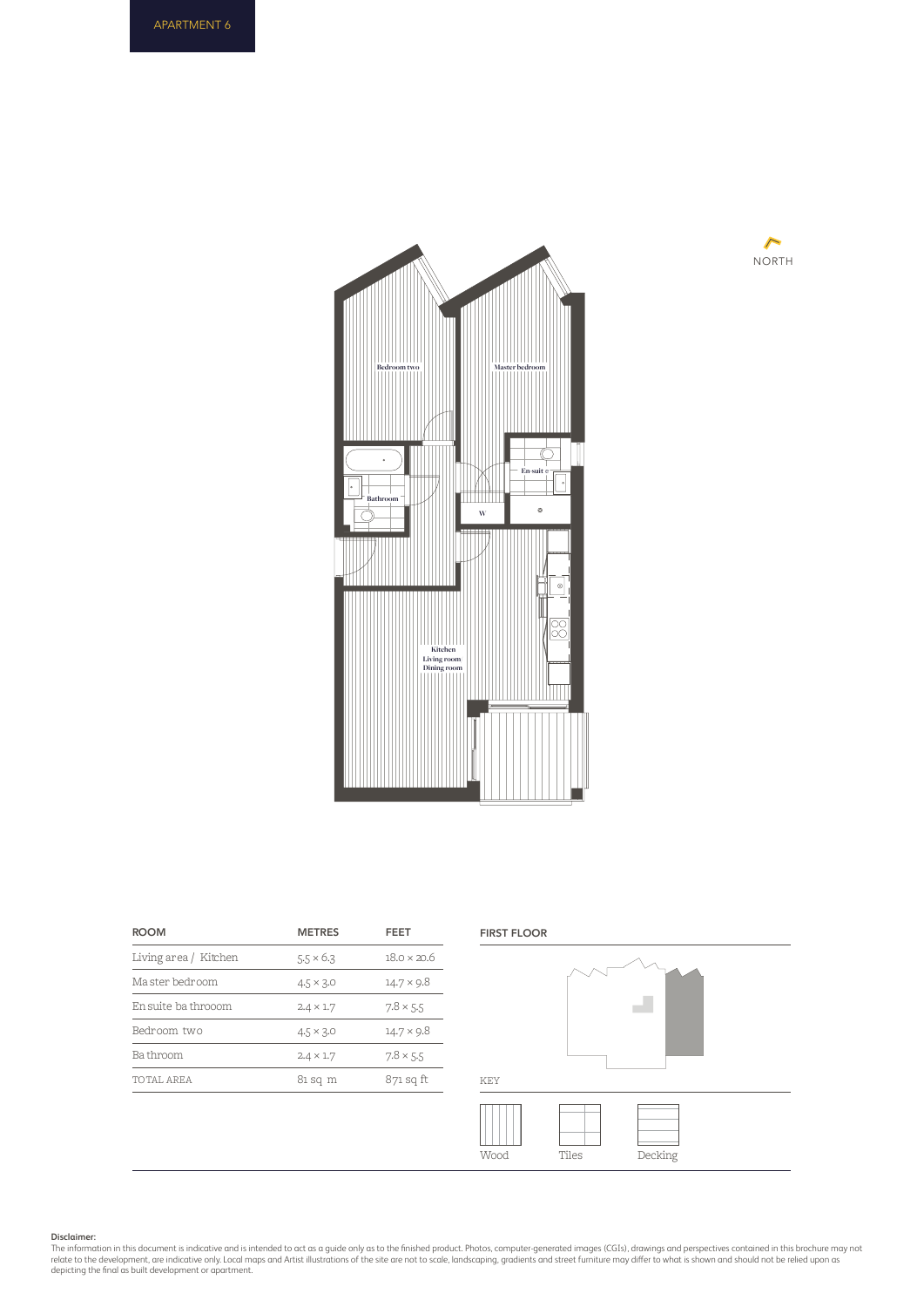



| <b>METRES</b>    | FEET               |
|------------------|--------------------|
| $7.2 \times 6.5$ | $23.6 \times 21.3$ |
| $4.0 \times 3.0$ | $13.1 \times 9.8$  |
| $2.4 \times 1.7$ | $7.8 \times 5.5$   |
| $5.5 \times 3.3$ | $18.0 \times 10.8$ |
| $2.4 \times 1.7$ | $7.8 \times 5.5$   |
| $82$ sq m        | 882 sq ft          |
|                  |                    |



#### **Disclaimer:**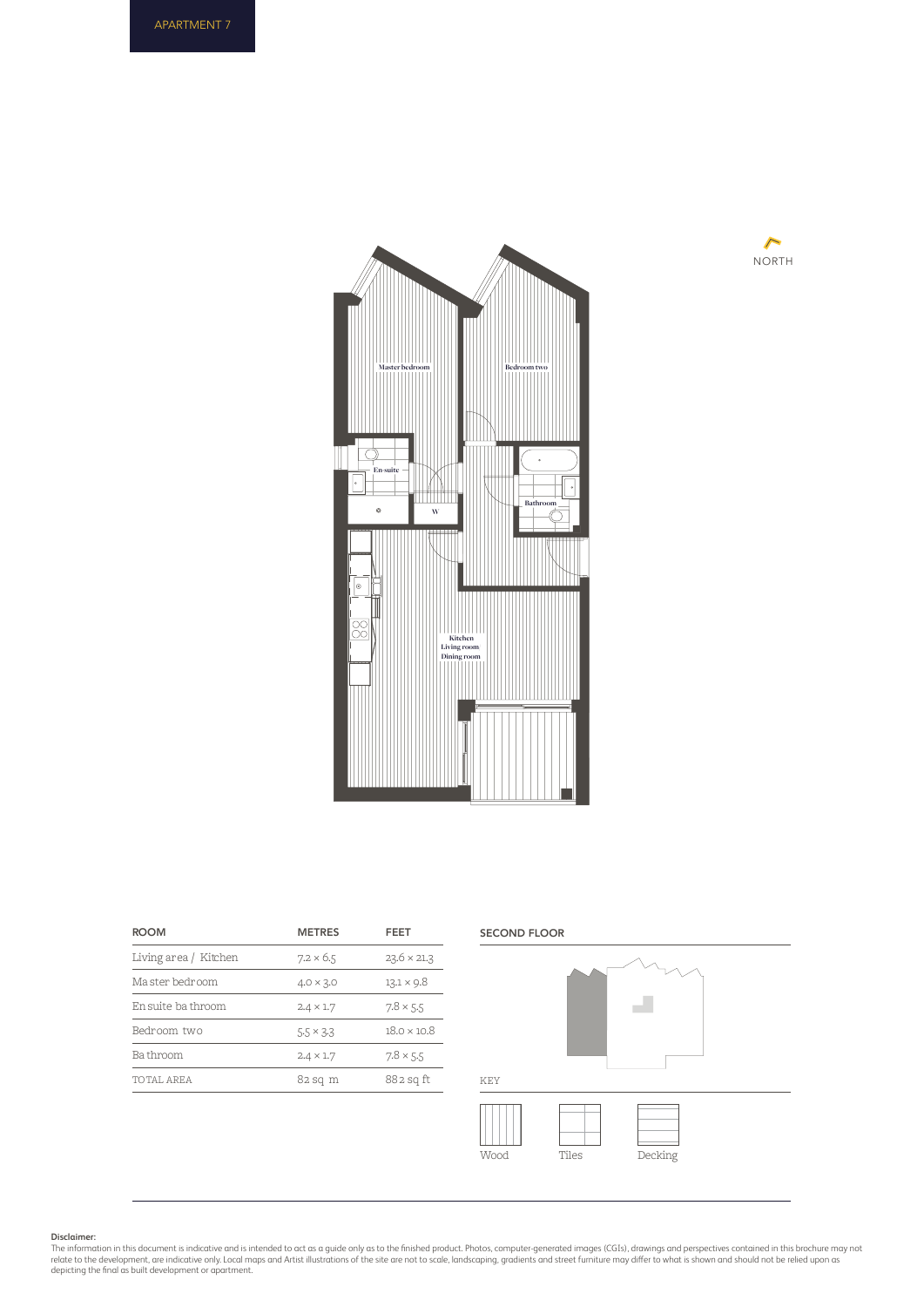



| <b>ROOM</b>           | <b>METRES</b>    | FEET               |
|-----------------------|------------------|--------------------|
| Living area / Kitchen | $5.0 \times 7.0$ | $16.4 \times 22.9$ |
| Ma ster bedroom       | $4.5 \times 2.7$ | $14.7 \times 8.8$  |
| Ba throom             | $2.4 \times 1.7$ | $7.8 \times 5.5$   |
| TOTAL AREA            | $58$ sq $m$      | $624$ sq ft        |
|                       |                  |                    |

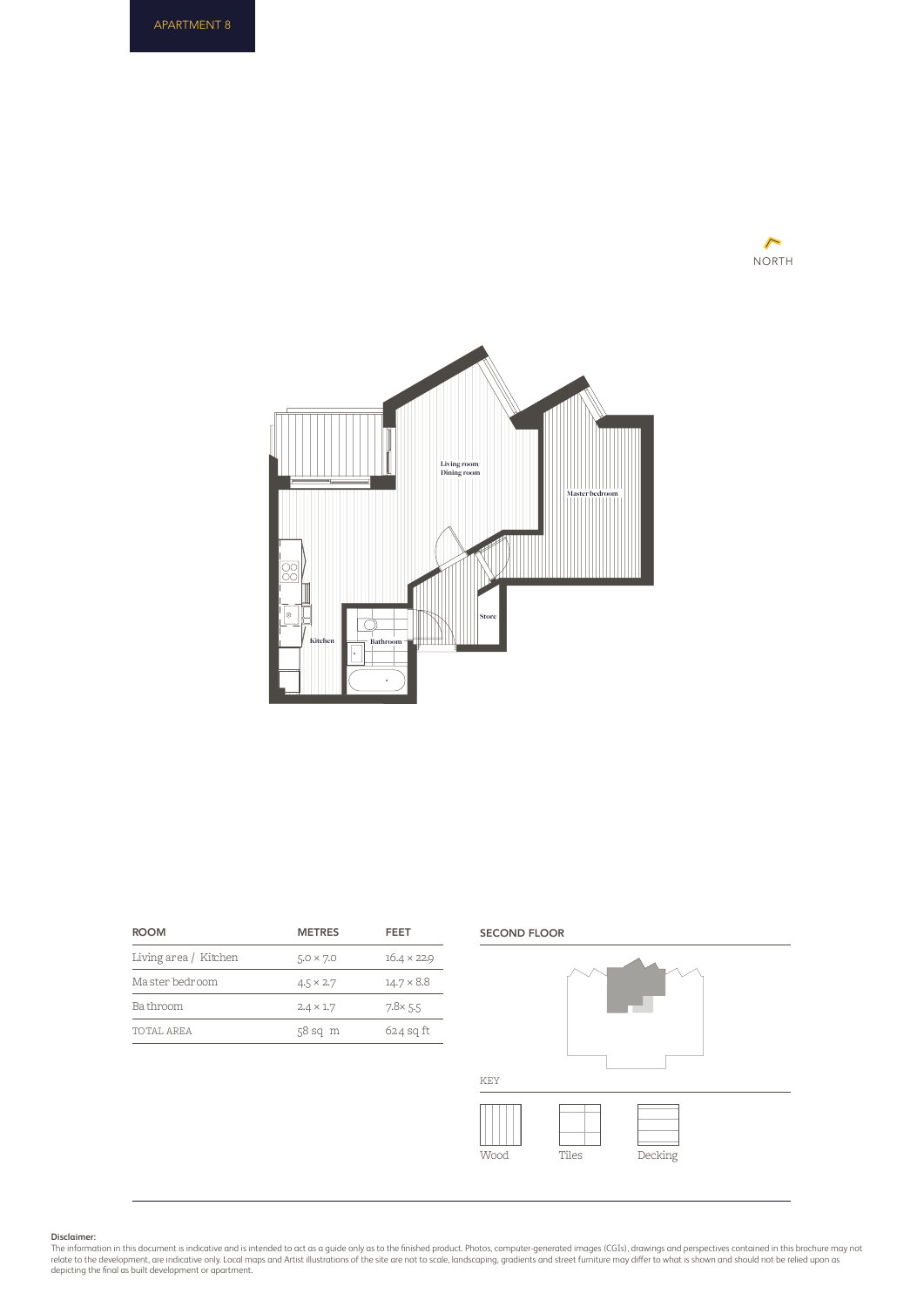



| <b>ROOM</b>           | <b>METRES</b>    | FEET               |
|-----------------------|------------------|--------------------|
| Living area / Kitchen | $7.8 \times 4.4$ | $25.5 \times 14.4$ |
| Ma ster bedroom       | $5.3 \times 2.7$ | $17.3 \times 8.8$  |
| En suite ba throoom   | $2.4 \times 1.7$ | $7.8 \times 5.5$   |
| Bedroom two           | $4.3 \times 2.8$ | $14.1 \times 91$   |
| Ba throom             | $2.4 \times 1.7$ | $7.8 \times 5.5$   |
| TOTAL AREA            | 74 sq m          | 796 sq ft          |
|                       |                  |                    |



Wood Tiles Decking

**Disclaimer:**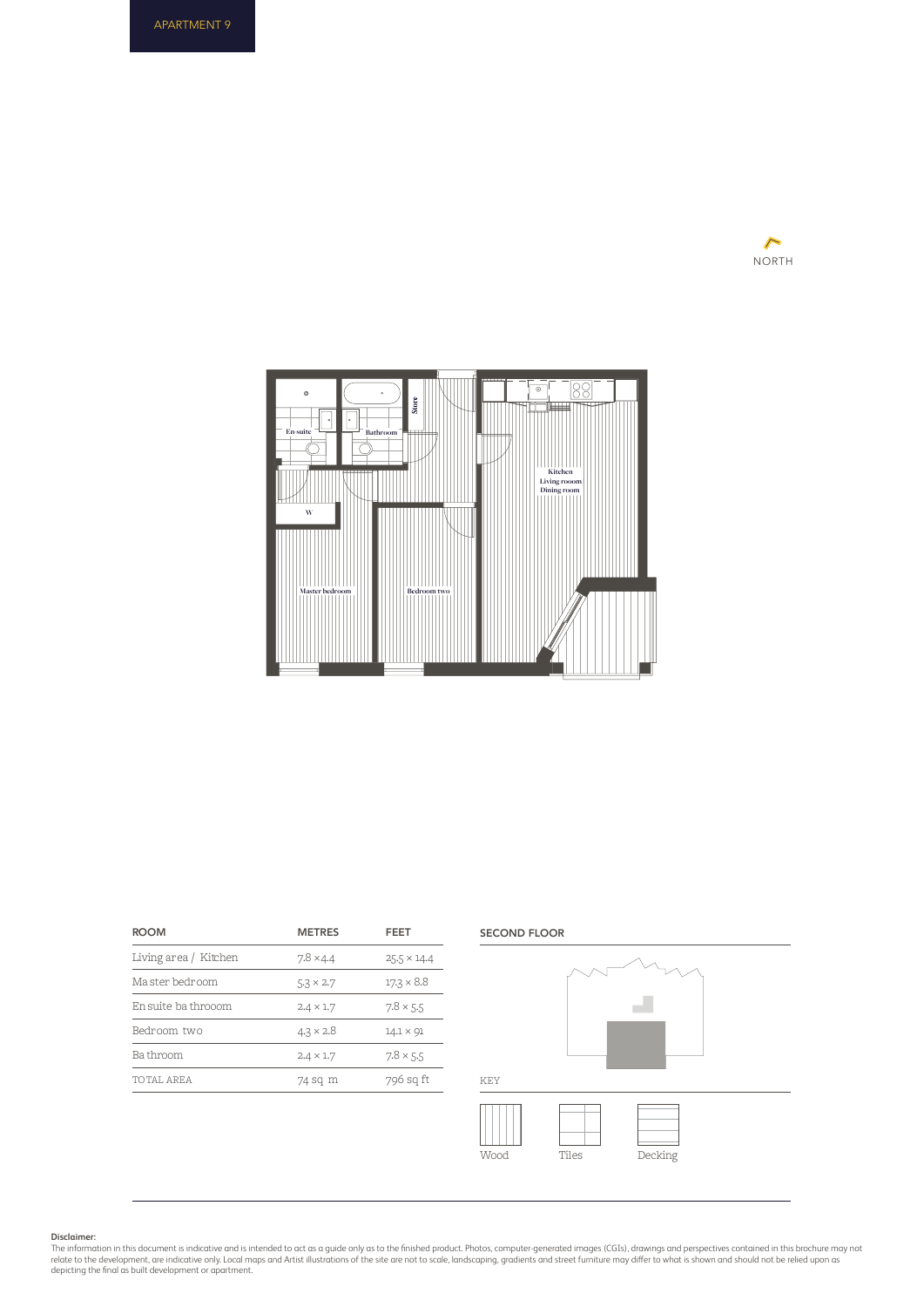



| <b>METRES</b>    | FEET               |
|------------------|--------------------|
| $5.5 \times 6.3$ | $18.0 \times 20.6$ |
| $4.5 \times 3.0$ | $14.7 \times 9.8$  |
| $2.4 \times 1.7$ | $7.8 \times 5.5$   |
| $4.5 \times 3.0$ | $14.7 \times 9.8$  |
| $2.4 \times 1.7$ | $7.8 \times 5.5$   |
| 81 sq m          | 871 sq ft          |
|                  |                    |



#### **Disclaimer:**